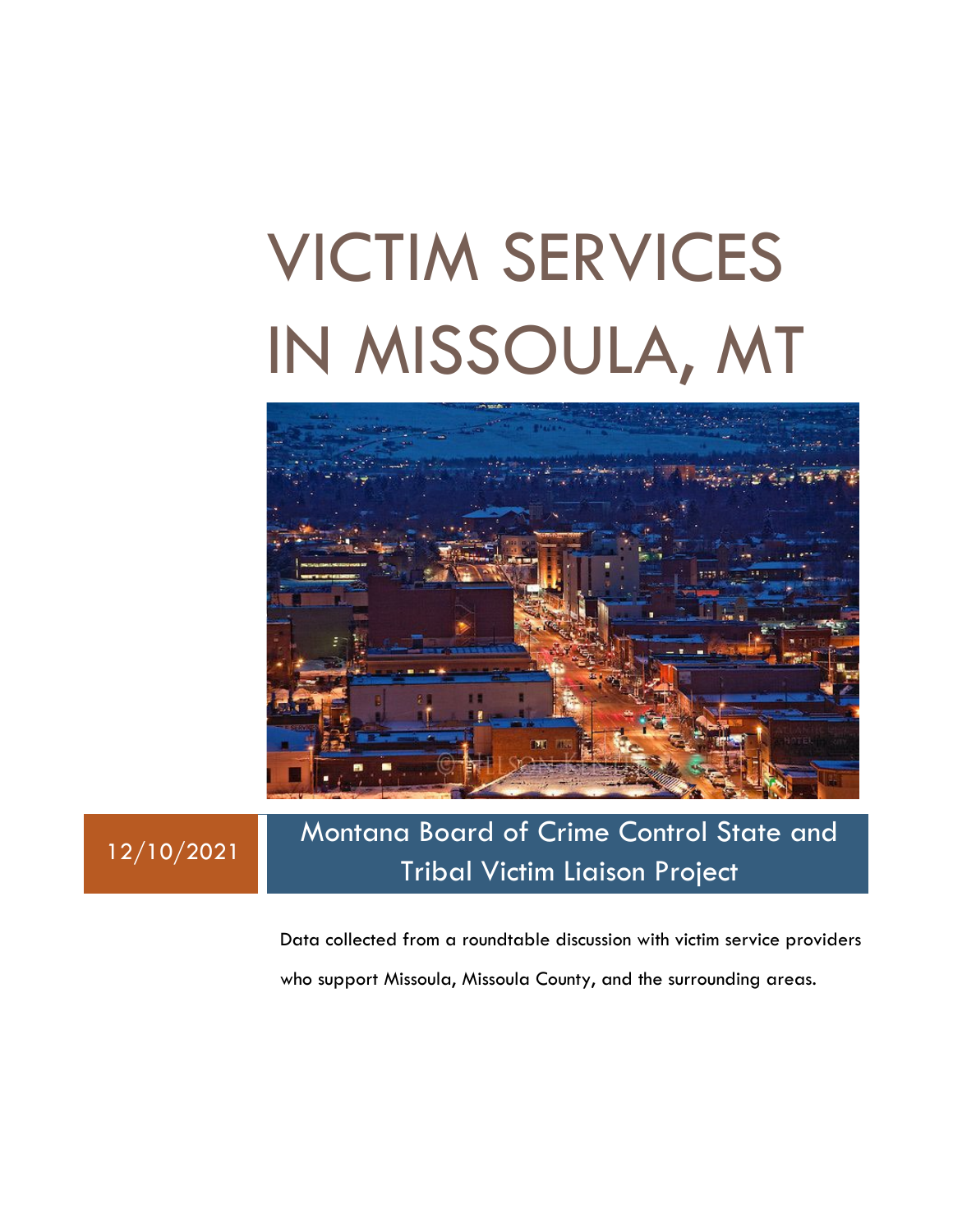## Victim Services in Missoula, MT

#### **MONTANA BOARD OF CRIME CONTROL STATE AND TRIBAL VICTIM LIAISON PROJEC T**

### PARTICIPANTS

Thanks to the courteousness of YWCA Missoula, service providers representing many facets of victim services came together to discuss victim services, gaps in the system, and solutions for those gaps. Those participating in the roundtable includes:

- Montana Department of Corrections Victim Services
- YWCA Missoula
- University of Montana Sexual Assault Resource Center (SARC)
- Missoula City Attorney's Office

#### **Services Represented**

- Adult Protective Services Missoula
- FBI
- CASA of Missoula County
- Montana Legal Services Association
- Missoula County Community Justice Department

Those who were able to participate, filled out a short survey addressing the services they provide to the Missoula, Missoula County, or the surrounding areas. Of the nine agencies who participated, the below data set represents the myriad of services they provide.

| Assistance communicating with other agencies                     | 7              |
|------------------------------------------------------------------|----------------|
| Assistance filing for an order of protection                     | 6              |
| Assistance/support for a sexual assault examination              | 6              |
| Assistance/support with a criminal case                          | 6              |
| Assistance/support with reporting an incident to law enforcement | 6              |
| <b>Basic Needs (food/clothing)</b>                               | 3              |
| Courts                                                           | 3              |
| Crisis Counseling                                                | 6              |
| Economic/financial support                                       | $\overline{2}$ |
| <b>Emotional support</b>                                         | 7              |
| <b>Immigration Services</b>                                      | 1              |
| Language Services                                                | 2              |
| Law Enforcement                                                  | $\overline{2}$ |
| Legal assistance (including divorce/custody)                     | 3              |
| <b>Mental Health</b>                                             | 1              |
| Other                                                            | 3              |
| Peer support                                                     | 3              |
| Safety Planning                                                  | 7              |
| Shelter/Housing Services                                         | 1              |
| Transportation                                                   | 2              |
| <u> Grand total of services offered: 77</u>                      |                |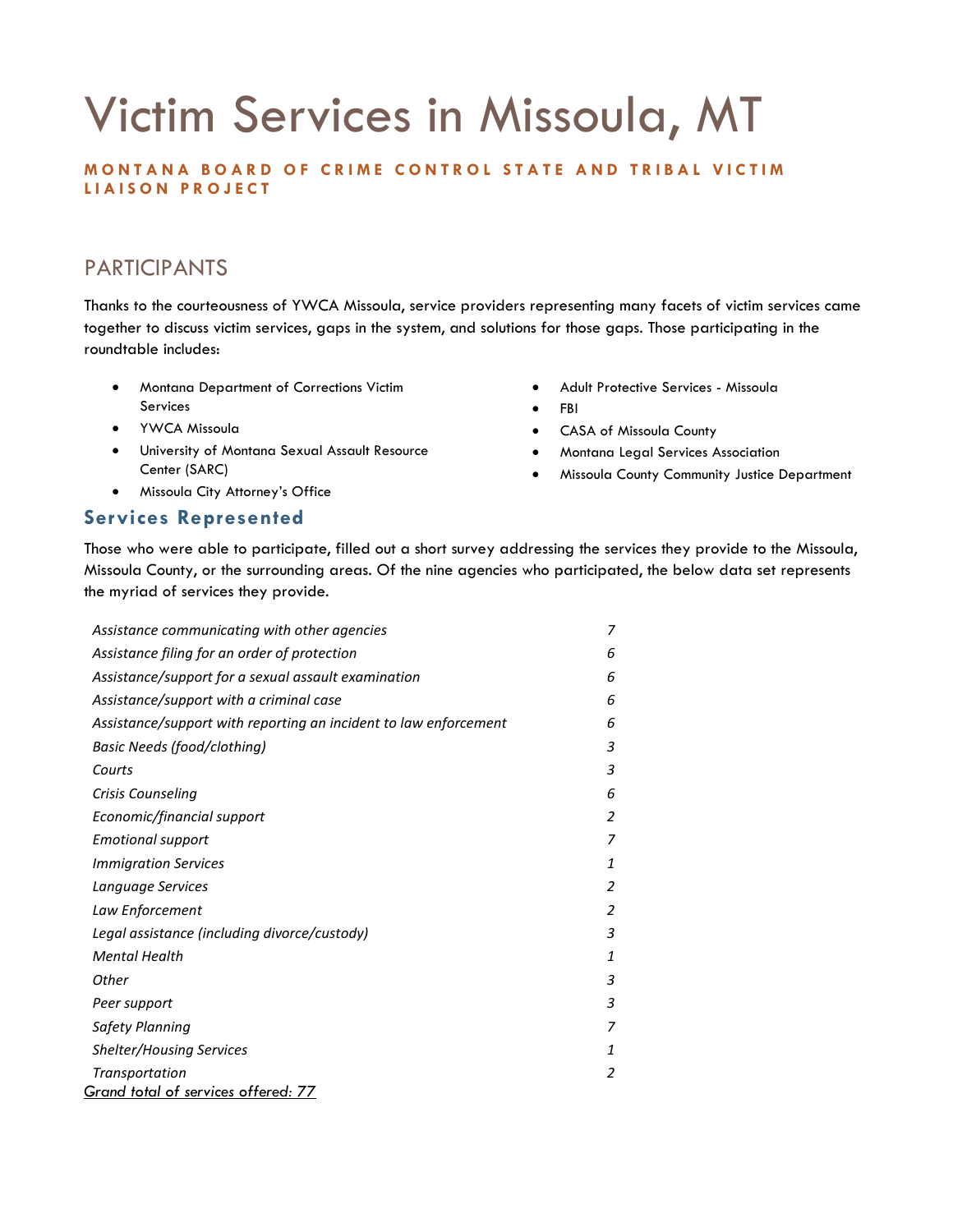

Other services identified, but not captured:

- **Investigation**
- **Guardianship**
- Referral/coordination, and identify needs to agencies that can assist with basic needs, safety planning, shelter, legal assistance, mental health, and medical assistance

#### **Types of Organizations Represented**

Based on the answers on the survey, the following are the types of organizations serving Missoula and the surrounding areas. It is important to note that agencies were encouraged to select all types of agencies that their agency may be identified. We recognize that many agencies and service providers in Montana wear many hats and want to be able to display that information accurately.

| Child Advocacy Center             | 2 |
|-----------------------------------|---|
| Child/Youth Services              | 2 |
| <b>Community Based/Grassroots</b> | 1 |
| Corrections                       | 1 |
| Courts                            | 1 |
| Domestic Violence Agency/ Shelter | 3 |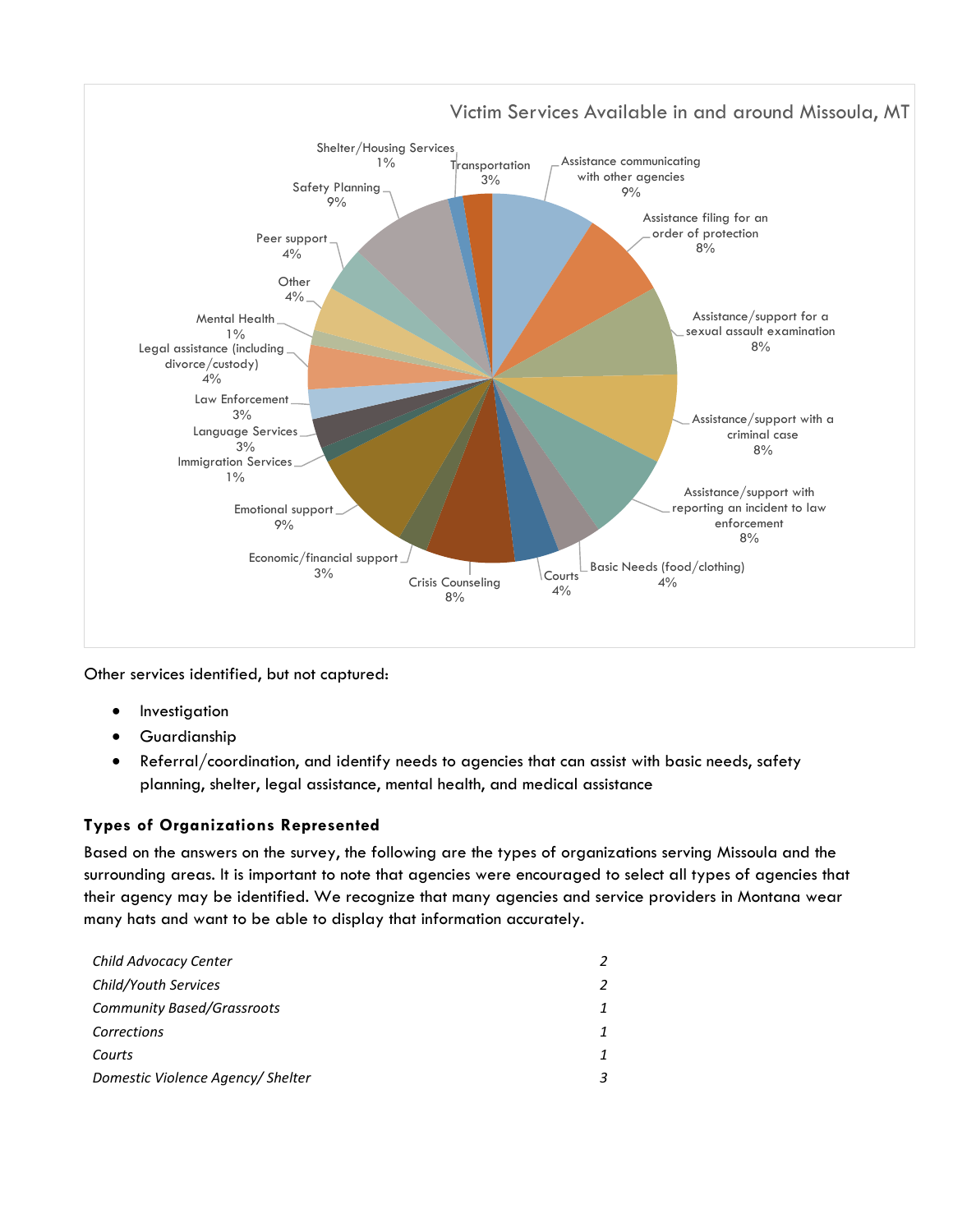| Elder Agency                                          | 1              |
|-------------------------------------------------------|----------------|
| Help Line                                             | 2              |
| Homelessness                                          | 1              |
| Human Trafficking                                     | $\overline{2}$ |
| Human/Social Services                                 | 4              |
| Legal Services - Civil                                | 2              |
| Legal Services - Criminal                             | 1              |
| Non-Criminal Justice Government Agency                | 2              |
| Non-Profit                                            | 2              |
| <b>Offender Services</b>                              | 1              |
| Other                                                 | 1              |
| <b>Prevention Services</b>                            | 3              |
| Sexual Assault Agency                                 | 3              |
| Victim Advocacy - Campus Based                        | 1              |
| Victim Services - community based                     | 1              |
| Victim Services - Law Enforcement Agency              | 2              |
| Victim Services - prosecutor's office                 | 2              |
| <u> Grand total types of agencies represented: 44</u> |                |

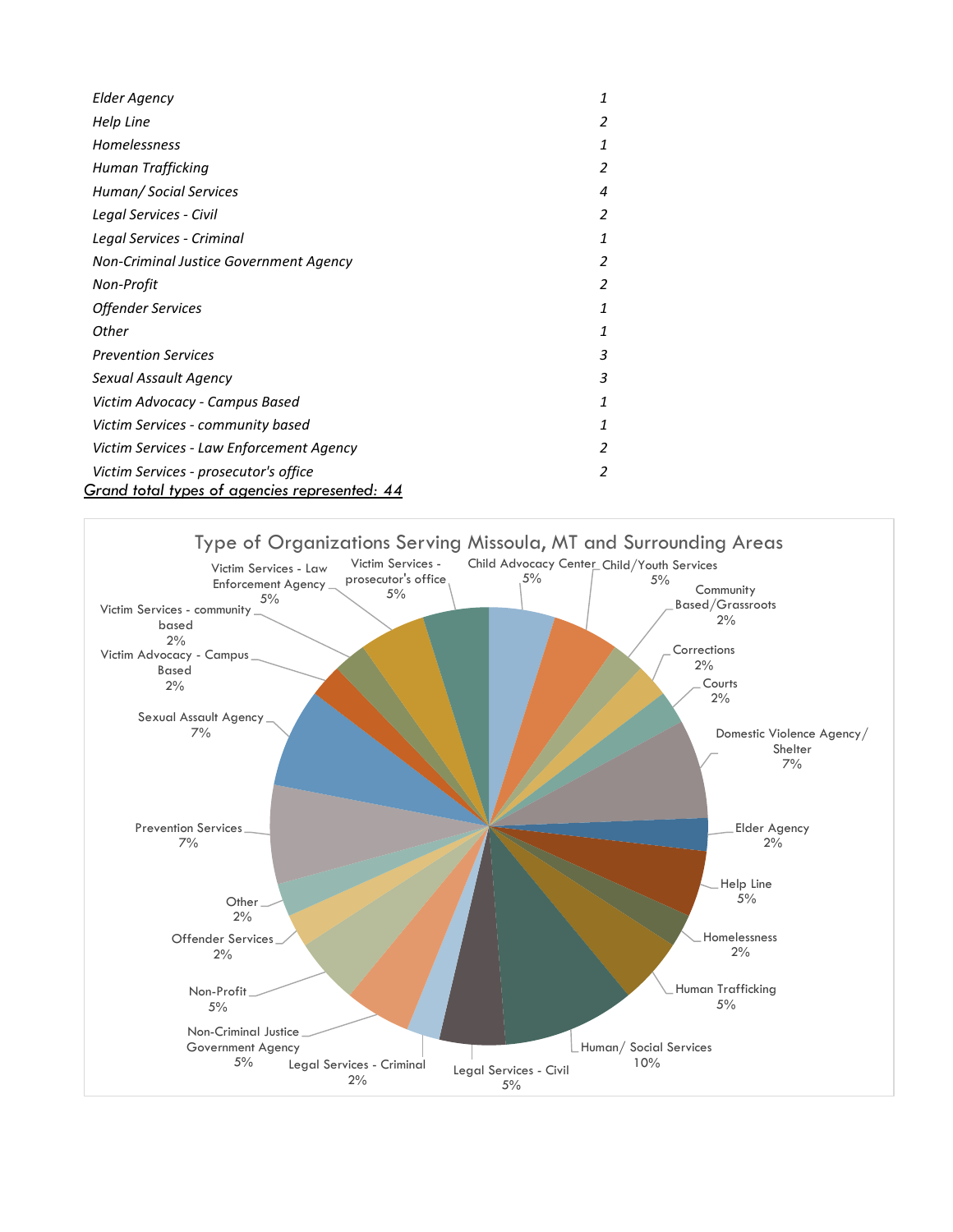#### **Gaps Discussed**

#### *Training Needs:*

- Diversion, equity, and inclusion training across justice system.
- Strangulation Training
- Accessible training
- A lot of training is out of date

#### *Service Provider Gaps and Needs:*

- Stable Funding
- Need for vicarious trauma intervention and prevention
- Less restrictions on grants
- Information sharing
- Siloed communities, need for statewide network
- Chronic stress
- Turnover of service providers resulting in inexperienced staff
- Secondary Trauma
- Lack of collaboration
- Lack of access to information regarding offenders (both pre- and post-conviction)
- Lack of mass violence/casualty response plan for victim service providers
- Lack of knowledge of grants and recipients and how those funds can be utilized, or survivors referred for funds
- Grant parameters form a gap because they're short and specific

#### *Victim/Survivor Gaps:*

- Affordable and permanent housing
- Affordable childcare
- Lack of legal representation
- Lack of available legal services
- Stigma for victims and survivors, stigma for survivors of abuse
- Lack of communication among agencies and organizations that serve 50+
- Support services for older adults and adults with disabilities
- Legal support services for older adults and adults with disabilities
- No advocates for older adults in rural areas
- Lack of funding for transportation/hotels for victims/survivors for court and trial
- Basic stability
- Lack of culturally appropriate/accessible resources
- Lack of mental health and counseling services
- No mental health/counseling for victims of financial crimes
- Temporary housing for survivors (that doesn't include hotels)
- Victims have to call multiple people to gain access to services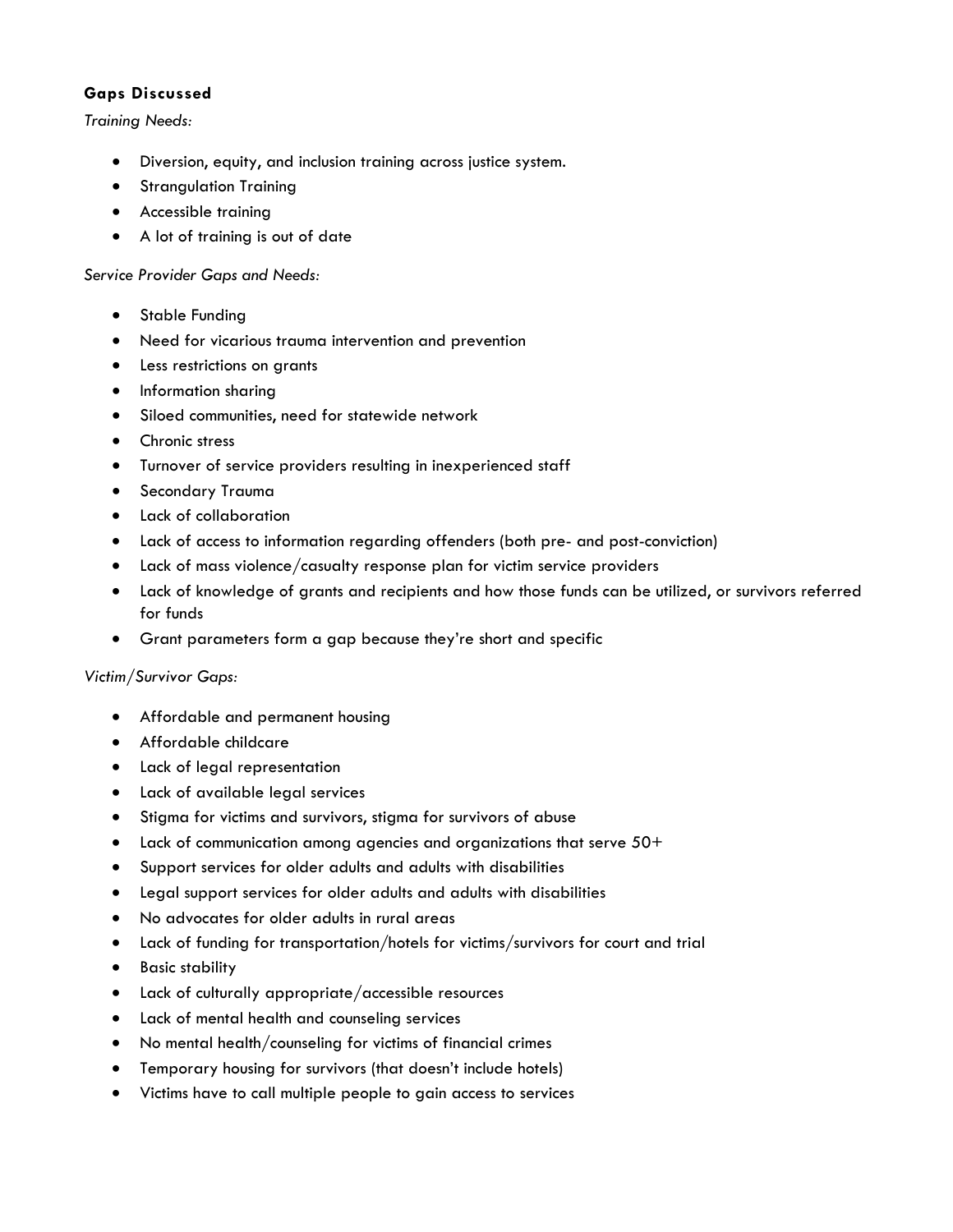- Lack of guardianships for older adults and adults with disabilities
- Access to assistance with parenting plans
- Pets not allowed in shelters
- Slow court process
- Isolation equates to lack of accessibility
- Transportation (training for drivers, assistance for those attempting to access transportation)
- Lack of respite care available
- Notification to victims of their cases/trials
- Limited housing services for older adults or adults with disabilities
- No elder abuse database (abusers can jump facilities)

#### *Justice System Gaps:*

- Accessible and consistent behavioral health services
- Availability of substance use disorder treatment
- Lack of trauma-informed investigations
- Lack of trauma-informed services
- Lack of available prevention services
- Lack of awareness for the later life population
- Lack of available specialized support services
- Failure to appear just result in continuances, no consequences for the offender
- Lack of GPS/SAP monitoring
- Continuously changing court systems take time away from victims
- Lack of attorneys for kids
- Getting to the root of the problems on what should be a very basic/fundamental level
- Restorative justice options
- Communication in the system
- Lack of victim voice's in the justice system
- Lack of meaningful participation in criminal process for victims
- Lack of educated solutions
- Only able to do one trial at a time is delaying cases
- Re-traumatization of victims through the system
- Diversion doesn't take victims into account